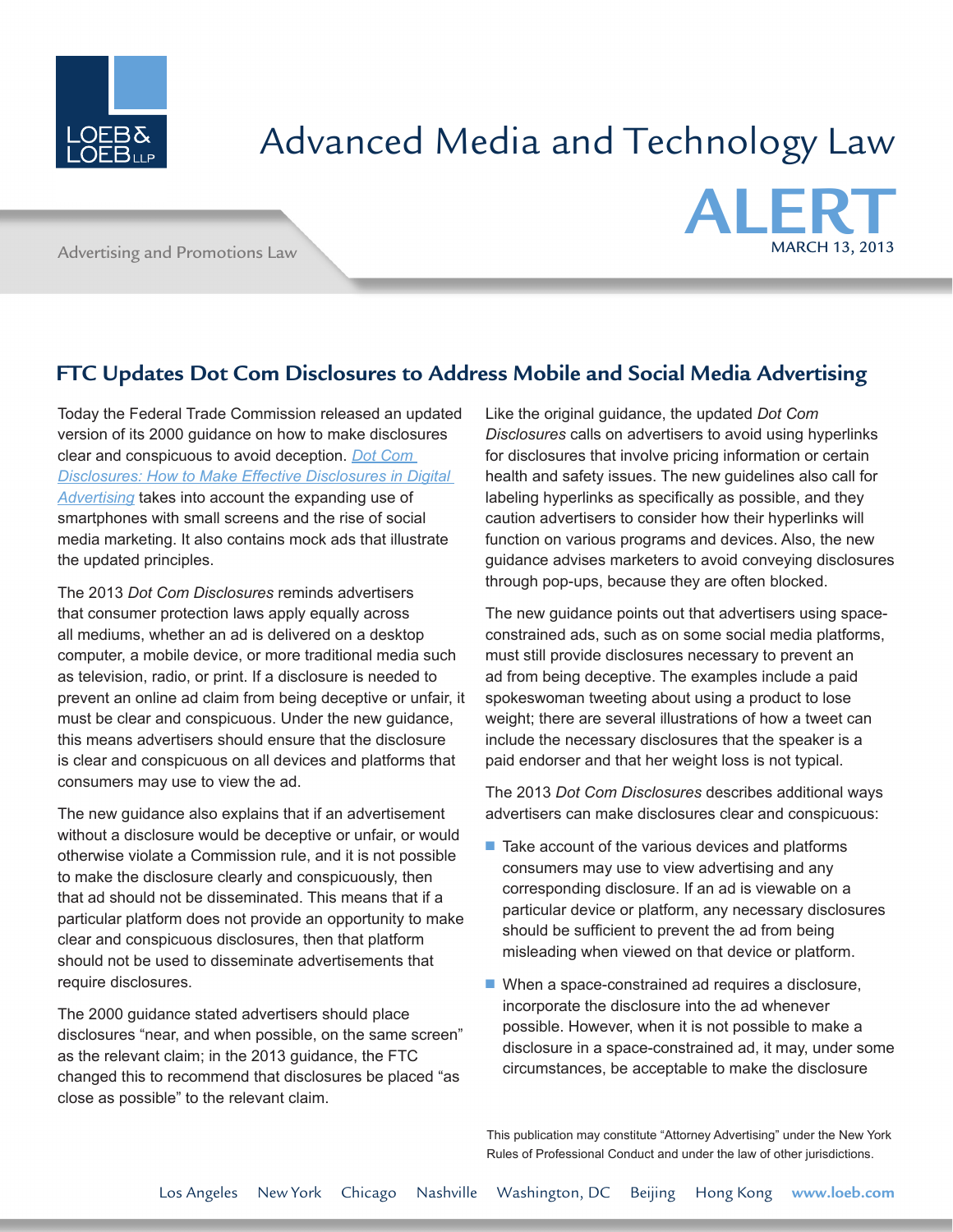clearly and conspicuously on the page to which the ad links.

- $\blacksquare$  When using a hyperlink to lead to a disclosure,
	- $\blacksquare$  Make the link obvious;
	- $\blacksquare$  Label the hyperlink appropriately to convey the importance, nature, and relevance of the information it leads to;
	- $\blacksquare$  Use hyperlink styles consistently, so consumers know when a link is available;
	- $\blacksquare$  Place the hyperlink as close as possible to the relevant information it qualifies and make it noticeable;
	- $\blacksquare$  Take consumers directly to the disclosure on the click-through page; and
	- $\blacksquare$  Assess the effectiveness of the hyperlink by monitoring click-through rates and other information about consumer use and make changes accordingly.
- Preferably, design advertisements so that "scrolling" is not necessary in order to find a disclosure. When scrolling is necessary, use text or visual cues to encourage consumers to scroll to view the disclosure.
- $\blacksquare$  Keep abreast of empirical research about where consumers do and do not look on a screen.
- $\blacksquare$  Recognize and respond to any technological limitations or unique characteristics of a communication method when making disclosures.
- Display disclosures before consumers make a decision to buy – e.g., before they "add to shopping cart." Also recognize that disclosures may have to be repeated before purchase to ensure that they are adequately presented to consumers.
- $\blacksquare$  Repeat disclosures, as needed, on lengthy websites and in connection with repeated claims. Disclosures may also have to be repeated if consumers have multiple routes through a website.
- $\blacksquare$  If a product or service promoted online is intended to be (or can be) purchased from "brick and mortar" stores or from online retailers other than the advertiser itself, then any disclosure necessary to prevent deception or unfair injury should be presented in the ad itself – that is, before consumers head to a store or some other online retailer.
- $\blacksquare$  Necessary disclosures should not be relegated to "terms of use" and similar contractual agreements.
- $\blacksquare$  Prominently display disclosures so they are noticeable to consumers, and evaluate the size, color, and graphic treatment of the disclosure in relation to other parts of the web page.
- $\blacksquare$  Review the entire ad to assess whether the disclosure is effective in light of other elements – text, graphics, hyperlinks, or sound – that might distract consumers' attention from the disclosure.
- $\blacksquare$  Use audio disclosures when making audio claims, and present them in a volume and cadence that allows consumers to hear and understand them.
- $\blacksquare$  Display visual disclosures for a duration sufficient for consumers to notice, read, and understand them.
- $\blacksquare$  Use plain language and syntax so that consumers understand the disclosures.

This alert is a publication of Loeb & Loeb and is intended to provide information on recent legal developments. This alert does not create or continue an attorney client relationship nor should it be construed as legal advice or an opinion on specific situations.

Circular 230 Disclosure: To ensure compliance with Treasury Department rules governing tax practice, we inform you that any advice contained herein (including any attachments) (1) was not written and is not intended to be used, and cannot be used, for the purpose of avoiding any federal tax penalty that may be imposed on the taxpayer; and (2) may not be used in connection with promoting, marketing or recommending to another person any transaction or matter addressed herein.

© 2013 Loeb & Loeb LLP. All rights reserved.